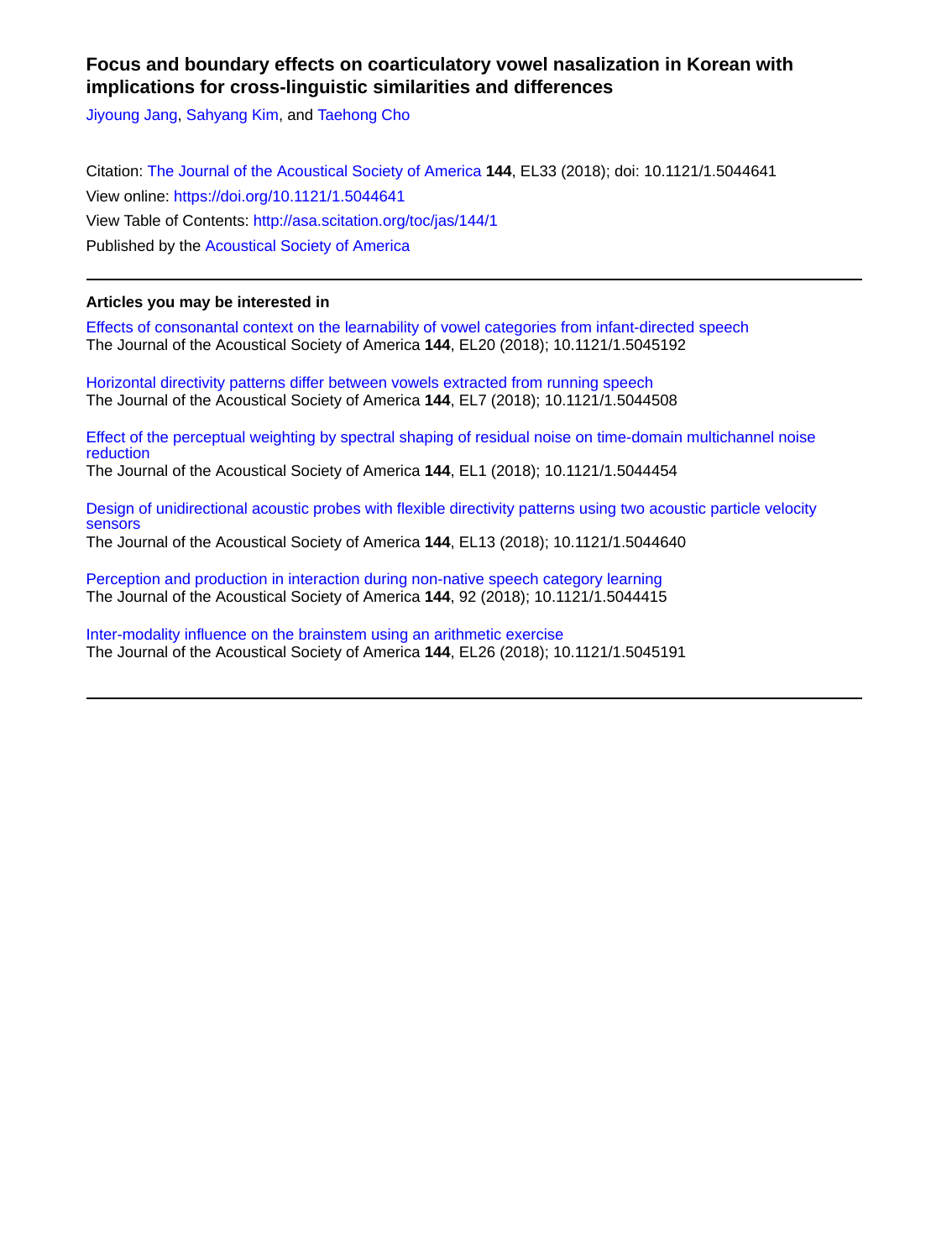

# Focus and boundary effects on coarticulatory vowel nasalization in Korean with implications for cross-linguistic similarities and differences

# Jiyoung Jang

Department of English Language and Literature, Hanyang Institute for Phonetics and Cognitive Sciences of Language, Hanyang University, Seoul, Korea [jiyoungljang@gmail.com](mailto:jiyoungljang@gmail.com)

# Sahyang Kim<sup>a)</sup>

Department of English Education, Hongik University, Seoul, Korea [sahyang@hongik.ac.kr](mailto:sahyang@hongik.ac.kr)

#### Taehong Cho

Department of English Language and Literature, Hanyang Institute for Phonetics and Cognitive Sciences of Language, Hanyang University, Seoul, Korea [tcho@hanyang.ac.kr](mailto:tcho@hanyang.ac.kr)

Abstract: This study investigates focus and boundary effects on Korean nasal consonants and vowel nasalization. Under focus, nasal consonants lengthen in CVN# but shorten in #NVC, enhancing [nasal] vs [oral]. Vowels resist nasalization under focus, enhancing [oral]. Domain-initial nasal consonants denasalize, exercising no coarticulatory influence. Domain-final nasal consonants shorten counter to expectation, although vowel nasalization increases. Comparison with English data reveals similarities (focus-induced coarticulatory resistance) despite cross-linguistic differences in marking prominence, but it also suggests that prosodicstructural conditioning of non-contrastive vowel nasalization, albeit based on phonetic underpinnings of coarticulatory process, is fine-tuned in language-specific ways, resulting in cross-linguistic variation.

© 2018 Acoustical Society of America [MG]<br>Date Received: April 24, 2018 Date Accepted: June 13, 2018

# 1. Introduction

Coarticulation is one source of phonetic variation due to inevitable overlap of multiple articulatory gestures in continuous speech (e.g., [K](#page-7-0)ü[hnert and Nolan, 1999](#page-7-0)). This lowlevel process, however, is often fine-tuned in reference to higher-order linguistic structures such as the phonological contrast and the syllable structure of a language (e.g., [Beddor](#page-7-0) et al., 2002; [Scarborough](#page-7-0) et al., 2015). Another source of phonetic variation is prosodic structure. For example, segments can be strengthened in line with the degree of prominence and the boundary strength associated with the prosodic structure [see [Cho \(2016\)](#page-7-0) for a review]. This prosodic strengthening effect also reflects the phonetics-prosody interface fine-tuned in a language specific way (e.g., [Keating](#page-7-0) et al., 2003).

The primary purpose of the present study is to explore how languages that differ in their prosodic and sound systems would manifest the prosodic-structural modulation of coarticulatory vowel nasalization. Addressing this question will illuminate the language specificity and the universality of the phonetics-prosody interface on the coarticulatory process. To this end, this study investigates the acoustic modulation of vowel nasalization in Korean as a function of prosodic strengthening factors such as prominence and boundary, and compares the results with those of a comparable study on English (Cho et al.[, 2017](#page-7-0)).

The Korean prosodic system differs from the English prosodic system in several ways. First, they differ in their prominence marking systems ([Jun, 2005\)](#page-7-0). English employs a head-prominence system, in which a stressed vowel serves as the head of a prosodic unit bearing a pitch accent. Cho et al. [\(2017\)](#page-7-0) reported that even when the (corrective) focus fell on the contrast between the nasal (N) vs the oral consonant in English (e.g., *mob* vs *bob*), the vowel showed coarticulatory resistance to vowel nasalization, enhancing its [oral] feature. Korean, in contrast, employs an edge-prominence

<sup>&</sup>lt;sup>a)</sup>Author to whom correspondence should be addressed.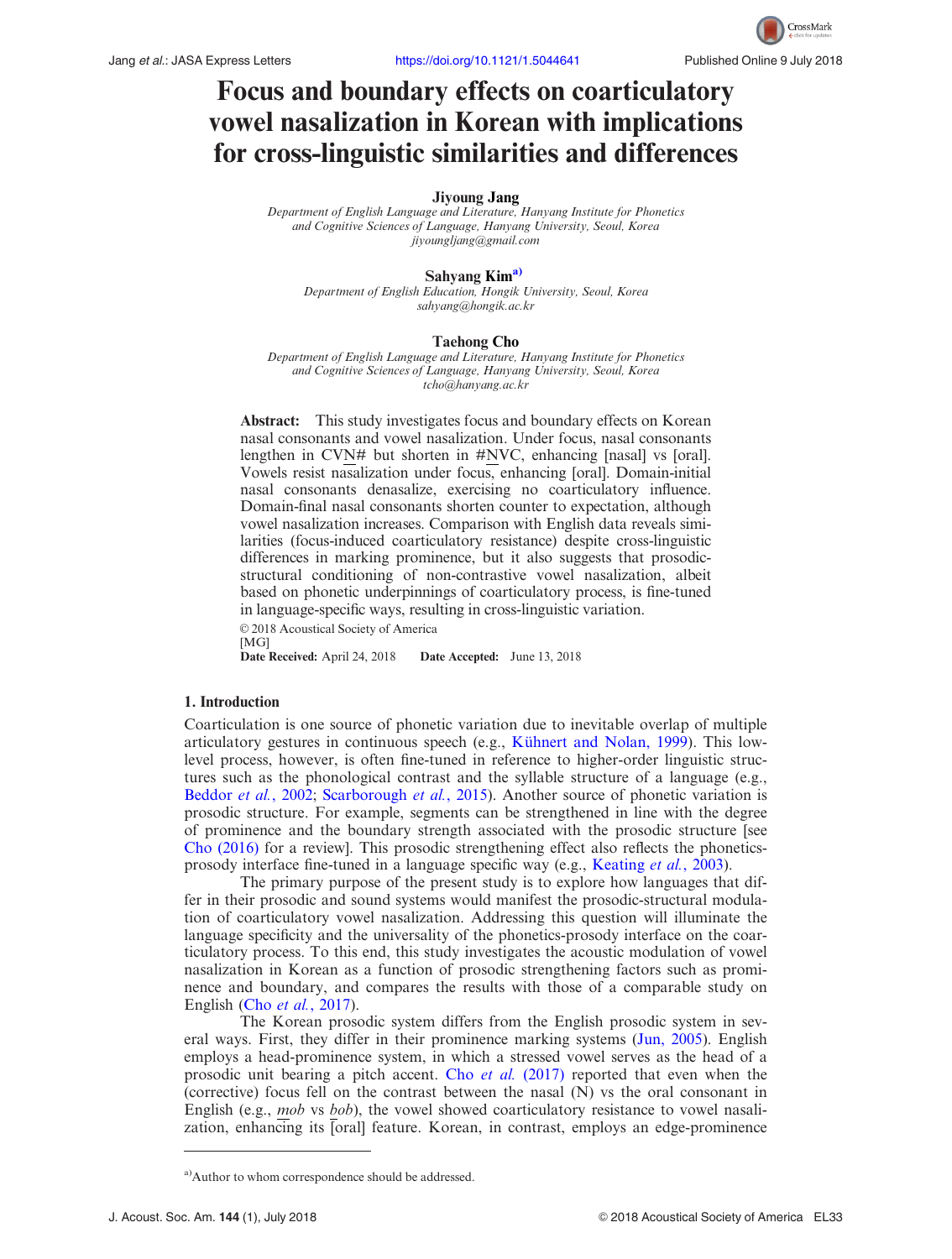#### Jang et al.: JASA Express Letters <https://doi.org/10.1121/1.5044641> Published Online 9 July 2018

system, in which the prominence tends to be marked by prosodic phrasing (e.g., [Jun,](#page-7-0) [2005\)](#page-7-0), and hence the vowel is not defined as the prominence head. Given the importance of the edge marking in Korean, the contrastive focus on N could be phonetically expressed directly on the edge consonant rather than on the vowel. This would increase the phonetic nasality of N, which might, in turn, increase its coarticulatory influence on the adjacent vowel, showing coarticulatory vulnerability rather than resistance. Alternatively, one cannot rule out the possibility that focus that stems from the information structure can directly modulate phonetic realization without being mediated by the accentuation system (e.g., [M](#page-7-0)ücke and Grice,  $2014$ ), and therefore heightens the phonetic clarity of the vowel regardless of the prominence marking system of the language. If so, similar coarticulatory resistance effects would emerge across languages.

Second, the two languages also differ in the phonetic manifestation of boundary-related strengthening. In particular, Korean may show more robust initial strengthening on initial consonants, presumably because it is not constrained by stress ([Keating](#page-7-0) et al., 2003). Moreover, Korean undergoes a denasalization process in which the word-initial N tends to lose its nasality, even to the extent that non-native listeners would misperceive it as oral ([Yoshida, 2008](#page-7-0); [Kim, 2011](#page-7-0)). The denasalization in Korean may well attenuate the vowel nasalization domain-initially to a greater degree than in English. This then leads to another question regarding how the initial N is realized under focus. If the denasalization process delinks the [nasal] feature, and the [oral] feature operates in the phonetic implementation, the effect may be reinforced under focus in a way to enhance the vowel's [oral]. Alternatively, if focus makes reference to the underlying [nasal], one would still expect an enhancement of nasality under focus.

In addition to testing these possibilities, the present study also explores a more general issue regarding how the coarticulatory process, which has its origin in biomechanic constraints imposed on the human speech production system, may vary across languages. Of particular interest is how articulatory declination that may occur toward the end of a phrase may be reflected in the degree of vowel nasalization (cf. [Krakow,](#page-7-0) [1993\)](#page-7-0). Cho et al. [\(2017\)](#page-7-0) reported that vowels in phrase-final CVN in English become vulnerable to the coarticulatory influence of N, possibly due to an articulatory weakening of the oral gesture that involves the velum raising. Given that a seemingly noncontrastive phonetic variation may be systematicized in the phonetic grammar of the language (cf. [Cho and Ladefoged, 1999](#page-7-0)), it remains to be seen exactly how the two languages would differ in phonetic implementation of vowel nasalization.

To address these issues, the present study examines the acoustic realization of N (its duration and energy) and the degree of vowel nasalization (to be reflected in a spectral tilt measure of A1-P0) in #NVC and CVN# (where "#" refers to a prosodic boundary) as a function of boundary strength and focus, as will be explained in Sec. 2.

# 2. Method

# 2.1 Participants, speech materials, and recording procedure

Twelve native speakers (7F, 5M) of standard (Seoul) Korean participated for pay. All of them were undergraduate students in their 20s (age range, 21–28; mean, 24.4).

There were eight monosyllabic target words in the nasal context with four in CVN and four in NVC [CVN:  $p*am$  ("washing");  $t*am$  ("picking");  $p*an$  ("washed"); t<sup>\*</sup>an ("picked"); NVC: mat ("taste"), mak ("screen/curtain"), nat ("sickle"), nap ("lead")]. Eight additional CVC words in the oral (control) context were used, each of which constituted a phonological (phonemic) contrast in terms of the nasality vs orality of the consonant in the onset and the coda position (e.g., *mak* vs  $p^*ak$ ;  $p^*am$  vs  $p^*ap$ ). As shown in Table [1](#page-3-0), each word was embedded in a carrier sentence, which was an answer to a question in a mini discourse context. The interlocutors in the discourse pretended to play a type of board game designed to induce various focus and prosodic boundary conditions. To obtain semi-spontaneous speech, the full carrier sentences were not provided as written texts, but were illustrated on a computer screen. For example, there appeared two cards on the screen and a monosyllabic test word was written on each of them ( $p^*$ am vs  $p^*$ ap). The target word (e.g.,  $p^*$ am) appeared with an "O" mark, and its contrasting word (e.g.,  $p^*ap$ ) with an "X" mark. The pre-recorded voice asked the subject whether the next word to pick would be one of the two words shown on the screen. The subject, knowing the answer, was supposed to correct it by saying that the other one should be picked, which induced contrastive (corrective) focus on the target word. In this way, the target words were either focused (by phonologically contrasting a nasal vs an oral stop, e.g., CVN#,  $p^* a m$  vs  $p^* a p$ ; #NVC,  $p^* a t$  vs mat) or unfocused (by placing a contrastive focus on an adjacent word in a carrier sentence).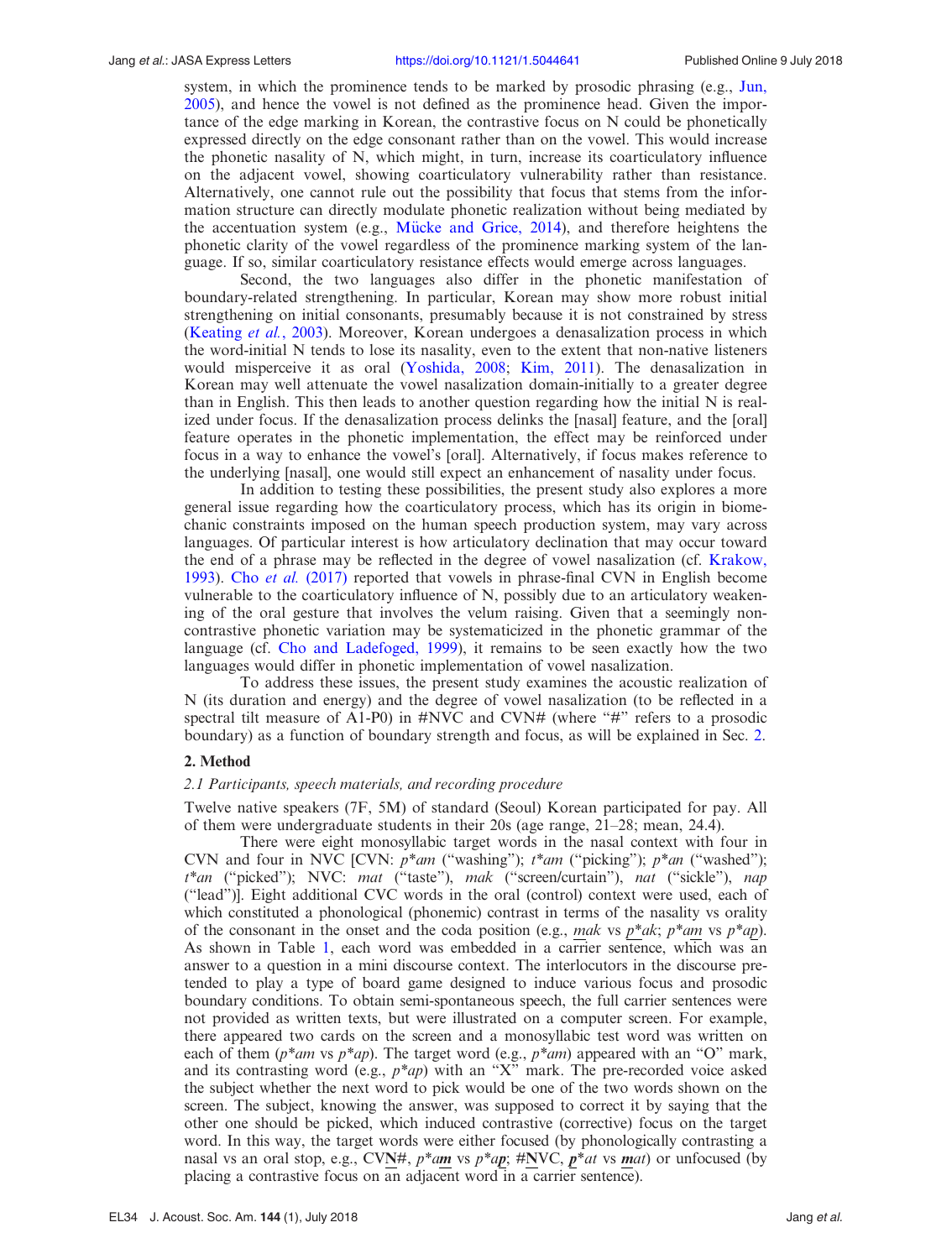| Boundary | Focus            | <i>Example sentences</i>                                                                |
|----------|------------------|-----------------------------------------------------------------------------------------|
| IP-final | Focused          | A: [ipʌn tanʌnun k <sup>h</sup> unap*a p*apini]?                                        |
|          |                  | "This time, is the word (card) big uncle's $p^*ap$ ?"                                   |
|          |                  | B: [ani] IP [ $k^h$ <b>u</b> nap*a $p^*$ <b>am</b> ] IP [twess $\Lambda$ ]?             |
|          |                  | "No. It's big uncle's <i>p</i> * <i>am</i> . Got it?"                                   |
|          | <b>Unfocused</b> | A: [ipʌn tanʌnun tʃakumap*a p*amini]?                                                   |
|          |                  | "This time, is the word (card) little uncle's $p^*am$ ?"                                |
|          |                  | B: [ani] IP [ $\mathbf{k}^{\mathbf{h}}$ <b>un</b> ap*a p*am] IP [twess $\Lambda$ ]?     |
|          |                  | "No. It's big uncle's p*am. Got it?"                                                    |
| Wd-final | Focused          | A: [ipʌn tanʌnun k <sup>h</sup> unap*a p*ap twienonni]?                                 |
|          |                  | "This time, do I place the word (card) to the right of big uncle's $p * ap$ ?"          |
|          |                  | B: [ani] IP [k <sup>h</sup> umap*a p*am twie] IP [twessA]?                              |
|          |                  | "No. To the right of big uncle's $p^*$ am. Got it?"                                     |
|          | <b>Unfocused</b> | A: [ipʌn tanʌnun tʃakumap*a p*am twienonni]?                                            |
|          |                  | "This time, do I place the word (card) to the right of <b>little</b> uncle's $p^*am$ ?" |
|          |                  | B: [ani] IP [k <sup>h</sup> umap*a p*am twie] IP [twessA]?                              |
|          |                  | "No. To the right of big uncle's $p^*$ am. Got it?"                                     |

<span id="page-3-0"></span>Table 1. Example sentences with target word  $p*am$  in the CVN# context. Target words are underlined and focused words are in bold.

In the IP boundary condition, the target words were produced at the edges of an Intonational Phrase, as exemplified in the upper rows of Table 1. (Note that  $CVN#$ always occurred IP-finally, and #NVC IP-initially, as "#" indicates.) The target words were also produced in the middle of an IP (phrase-internal, Wd-final/initial condition) as in the lower rows of Table 1.

The carrier sentences were simple (e.g., No. It is big uncle's (TARGET). Got it?). In a practice session (about 30 min), participants went over the entire list of the test words at least once in carrier sentences in all experimental contexts. After the practice, participants could easily produce the carrier sentences as intended without the full written text, solely relying on the visual clues on the screen. During the experiment, participants heard pre-recorded prompt questions (Speaker A in Table 1) with the matching pictures on a screen, and they played a role of Speaker B, by answering the question as guided by the pictures.

Acoustic data were collected using a Tascam HC-P2 digital recorder and a SHURE KSN44 condenser microphone at a sampling rate of 44 kHz. Each dialogue was repeated 4 times in four different blocks, each of which contained all the test words in a different randomized order. A total of 3072 tokens were collected [i.e., 8 minimal pairs  $\times$  2 contrastive words (nasal, oral)  $\times$  2 focus types (focused, unfocused)  $\times$  2 boundary types (IP, Wd)  $\times$  4 repetitions  $\times$  12 speakers]. Two trained Korean ToBI transcribers initially examined the recorded tokens. Tokens that were produced with unintended prosodic boundaries or focus patterns were discarded as agreed by all three authors, which left 2894 tokens for further analyses. (We included all the IP-initial NVC test words in our analyses as it was important to test the degree of vowel nasalization even when N was substantially denasalized.)

#### 2.2 Measurement

Acoustic duration of the nasal consonant (N-duration) was measured from the onset to the offset of the nasal murmur displayed on the spectrogram. Nasal energy (N-energy) was defined as the amplitude of P0 at the midpoint of the nasal murmur, i.e., the nasal peak around 250–300 Hz (cf. [Chen, 1996\)](#page-7-0). A1-P0 values were measured at multiple locations in the vowel both at relative time points  $(25\%, 50\%, 75\%$  points during the vowel) and at absolute time points (20, 40, 60 ms after the vowel onset in NVC and before the vowel offset in CVN) (visit [http://tcho.hanyang.ac.kr/jang-kim](http://tcho.hanyang.ac.kr/jang-kim-cho-2018_supplementary)[cho-2018\\_supplementary](http://tcho.hanyang.ac.kr/jang-kim-cho-2018_supplementary) for a figure that illustrates these measurement points). The absolute measures would indicate the extent to which coarticulatory vowel nasalization can be interpretable as a time-locked phenomenon, i.e., as a function of the "physical" distance from the source; whereas the relative measures would indicate the extent to which the coarticulatory effect can spread into the vowel as a process beyond a pure low-level phonetic effect (cf. Cho et al.[, 2017\)](#page-7-0). Following [Zellou \(2017\),](#page-7-0) the A1-P0 values were then normalized for each participant: The minimum and maximum nasality values from each minimal pair (i.e., the A1-P0 difference in CVN#-CVC# and in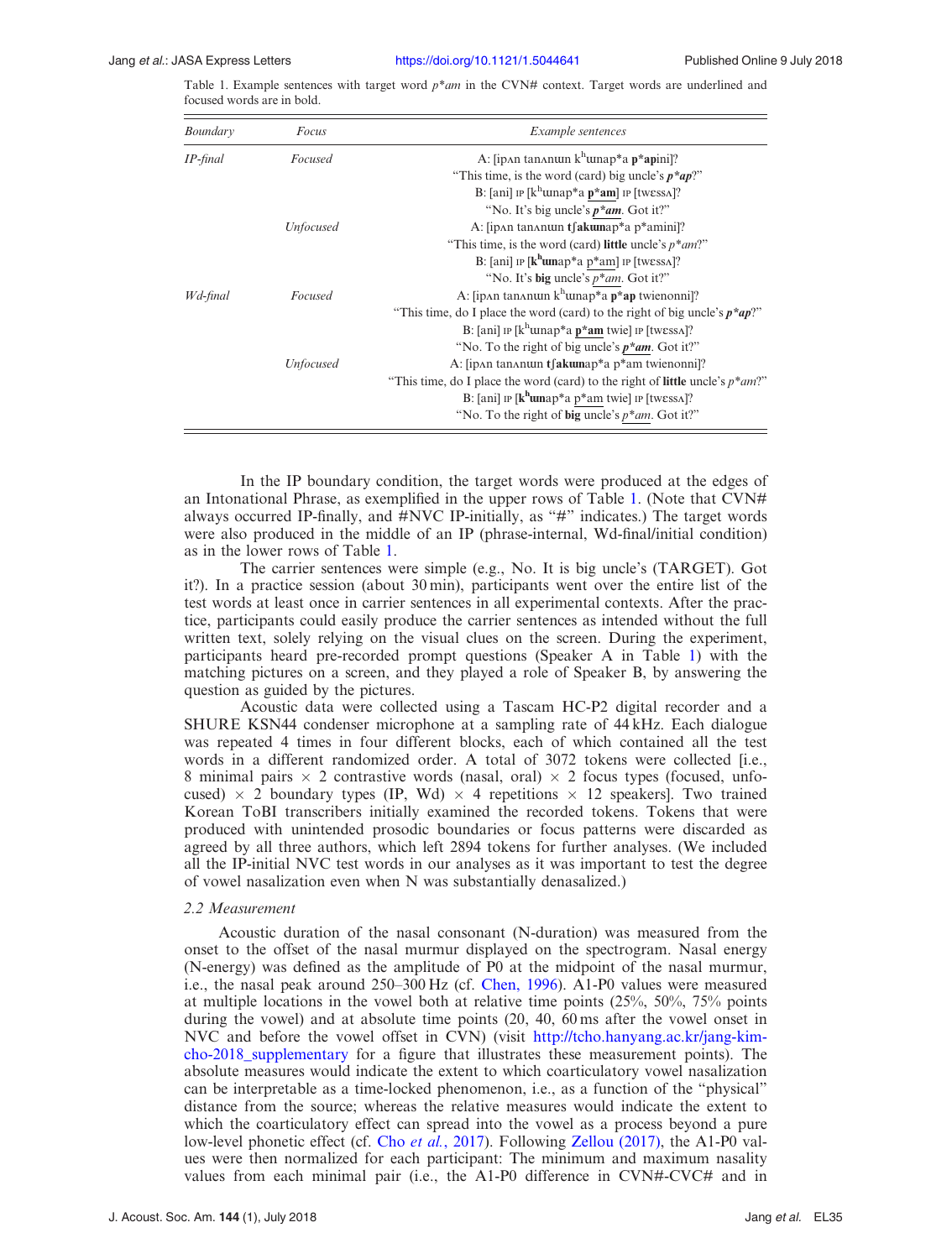#NVC-#CVC) were used to set the nasality range of each pair, and the proportion  $(\%)$  was calculated for each A1-P0 measure of the target word based on the nasality range. [See [Garellek](#page-7-0) *et al.* (2016) for related measures.]

### 2.3 Statistical analyses

The effects of Focus and Boundary on N-duration, N-energy, and vowel nasalization were examined by Repeated Measures Analysis of Variance (RM ANOVA), using IBM SPSS Statistics 21.0. Time point (both relative and absolute) factors were added for the vowel nasalization measure. For the purpose of the present study, each speaker's data were averaged across repetitions and items, to obtain an aggregated representative value per condition per speaker. Post hoc one-way RM ANOVAs were carried out when significant interactions were observed.

# 3. Results

# 3.1 CVN# (domain-final) context

N-duration in CVN# [Fig. 1(a)] showed a main effect of Focus, being *longer* under focus, and a main effect of Boundary, being shorter IP-finally. N-energy [Fig. 1(b)] also showed similar patterns: it was greater under focus, but weaker IP-finally. No interaction between Boundary and Focus was found.

As for vowel nasalization in CVN#, vowels were less nasalized when focused [Fig. [2\(a\)\]](#page-5-0), but *more* nasalized IP-finally [Fig. [2\(b\)](#page-5-0)]. There was also a significant main effect of Time point: vowel nasalization was greatest when the measurement point was most proximal to N, showing a phonetic proximity effect in both the relative and absolute measures [Figs.  $2(a)-2(d)$ ]. Crucially, Focus did not interact with Time point (in both measures) (relative,  $F[2,22] = 1.89$ ,  $p > 0.1$ ; absolute,  $F[2,22] = 0.86$ ,  $p > 0.1$ ). This indicates that the focus-induced coarticulatory resistance effect was pervasive throughout the vowel.

Boundary showed no interaction with Time point in the absolute measure  $(F[2,22] = 0.06, p > 0.1)$ , again indicating the pervasiveness of the increased vowel nasalization throughout the vowel. There was, however, a significant interaction between Boundary and Time point in the relative measure  $(F[2,22] = 5.13, p < 0.05, \eta_p^2 = 0.32)$ . The interaction was in part due to the fact that the boundary-induced vowel nasalization was most robust at the 50% point  $(F[1,11] = 10.89, p < 0.01, \eta_p^2 = 0.5)$ , while the effect disappeared at the most distal  $(75%)$  point. At the nearest  $(25%)$  point, only a numerical difference due to Boundary was observed. [Note that the 25% point was physically more proximal to N in the Wd-final position (because the V-duration was short) than in the IP-final position. The physical proximity to  $N$  in the Wd-final condition may then have offset the coarticulatory effect in the IP-final condition.]

#### 3.2 #NVC (domain-initial) context

Focus did not show a main effect on N-duration [Fig. 1(c)], but it did on N-energy [Fig. 1(d)], such that N-energy was weaker, indicating an increased degree of denasalization under focus. Boundary showed a main effect on both N-duration and N-energy [Figs. 1(c) and  $1(d)$ , showing a boundary-induced weakening, i.e., IP-initially N in  $\#NVC$  was shorter in N-duration and weaker in N-energy, again showing an increased denasalization. N-energy, however, showed a significant Focus  $\times$  Boundary interaction (*F*[1,11] = 34.64,  $p < 0.001$ ,  $\eta_p^2 = 0.76$ ). This interaction was due in part to the fact that the weakening of N-energy due to Focus was significant only Wd-initially  $(F[1,11] = 30.71, p < 0.001,$  $\eta_p^2 = 0.736$ ,  $\Delta = -11.5$  dB), and at the same time the weakening of N-energy due to



Fig. 1. Main effects of Focus and Boundary on N-duration and N-energy in CVN# (domain-final) context [(a) and (b)] and #NVC (domain-initial) context [(c) and (d)]. \*\*\*, \*\*, \*, and n.s. refer to  $p < 0.001$ ,  $p < 0.01$ ,  $p < 0.05$ , and  $p > 0.05$ , respectively.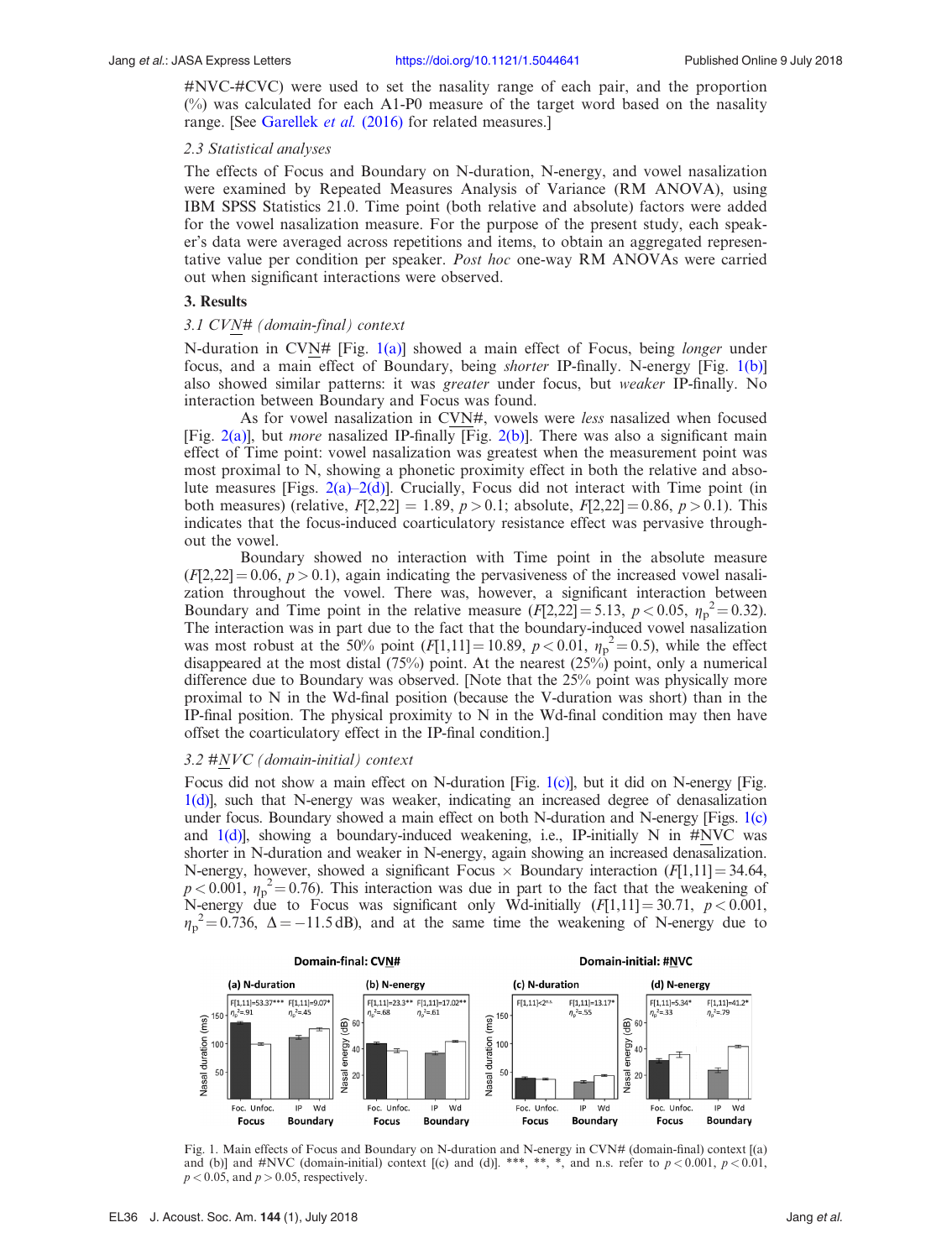<span id="page-5-0"></span>

Fig. 2. Main effects of Focus and Boundary on vowel nasalization in CVN# (domain-final) context [(a)–(d)] and  $#NVC$  (domain-initial) context  $[(e)$ –(h)]. The upper row exhibits the effects in relative time points and the lower row in absolute time points. \*\*\*, \*\*, and n.s. refer to  $p < 0.001$ ,  $p < 0.01$ , and  $p > 0.05$ , respectively.

Boundary was more robust in the unfocused (vs focused) condition  $(F[1,11] = 306.98$ ,  $p < 0.001$ ,  $\eta_p^2 = 0.95$ ,  $\Delta = -25.6$  dB;  $F[1,11] = 6.31$ ,  $p < 0.05$ ,  $\eta_p^2 = 0.37$ ,  $\Delta = -10$  dB, respectively). In other words, the weakening effect of one factor was attenuated when the other factor also had a weakening effect, i.e., a kind of floor effect.

Turning to vowel nasalization in #NVC, there was a main effect of Focus in both the relative and absolute measures, showing a reduction of vowel nasalization under focus [Figs.  $2(e)$  and  $2(g)$ ]. Crucially, the coarticulatory reduction was robust across all the measurement points of the vowel. This was further confirmed by no interaction between Focus and Time point in both measures (relative,  $F[2,22] = 1.73$ ,  $p > 0.1$ ; absolute,  $F[2,22] = 0.21$ ,  $p > 0.1$ ). However, Focus interacted with Boundary in the absolute measure  $(F[1,11] = 5.159, p < 0.05, \eta_p^2 = 0.32)$  and as a trend effect in the relative measure  $(F[1,11] = 4.78, p < 0.06, \eta_p^2 = 0.3$ ). This interaction stemmed in part from the fact that vowels were less nasalized (due to focus) Wd-initially than IPinitially (relative, IP-final,  $F[1,11] = 22.39$ ,  $p < 0.01$ ,  $n_p^2 = 0.67$ ; Wd-final,  $F[1,11] = 39.58$ ,  $p < 0.001$ ,  $\eta_p^2 = 0.79$ ; absolute, IP-final,  $F[1,11] = 25.51$ ,  $p < 0.001$ ,  $\eta_{\rm p}^2 = 0.69$ , Wd-final,  $F[1,11] = 35.3$ ,  $p < 0.001$ ,  $\eta_{\rm p}^2 = 0.76$ ).

Boundary, on the other hand, showed no main effect [Figs.  $2(f)$  and  $2(h)$ ], nor did it show an interaction with Time point. This indicates no boundary-induced modification of vowel nasalization across the board. (Note, however, that one measurement point [i.e., the 60 ms point shown in Fig. 2(h)] showed a significant boundary effect, but given that there was no significant interaction between Boundary and Time point, we will not discuss this effect further.)

Finally, as shown in Figs.  $2(e) - 2(h)$ , the nasality of the vowel in #NVC was the least at the 20 ms point and the  $25\%$  point that were most proximal to N (relative,  $F[2,22] = 76.7, p < 0.001, \eta_p^2 = 0.88;$  absolute,  $F[2,22] = 55.125, p < 0.001, \eta_p^2 = 0.83$ ), and the nasality increased gradually afterwards, counter to the expected phonetic proximity effect. To examine the denasalization effect in comparison with the oral (#CVC) context, we ran additional RM ANOVAs with Consonant (NVC vs CVC), and found that there was no Consonant effect (relative,  $F[1,11] = 3.12$ ,  $p > 0.1$ ; absolute,  $F[1,11] = 0.2$ ,  $p > 0.1$ ), which indicated that the gradual increase in nasality in NVC was comparable to that in  $CVC$ , showing a robust denasalization effect. However, there was a significant two-way interaction between Consonant and Time Point (relative,  $F[2,22] = 11.49$ ,  $p < 0.001$ ,  $\eta_p^2 = 0.98$ ; absolute,  $F[2,22] = 20.23$ ,  $p < 0.001$ ,  $\eta_p^2 = 0.82$ ), indicating that the degree of vowel nasalization was greater for NVC than CVC at least in the earlier part of the vowel at the 25% point  $(p < 0.05)$  and at the 20 ms point (a trend effect,  $p < 0.09$ ).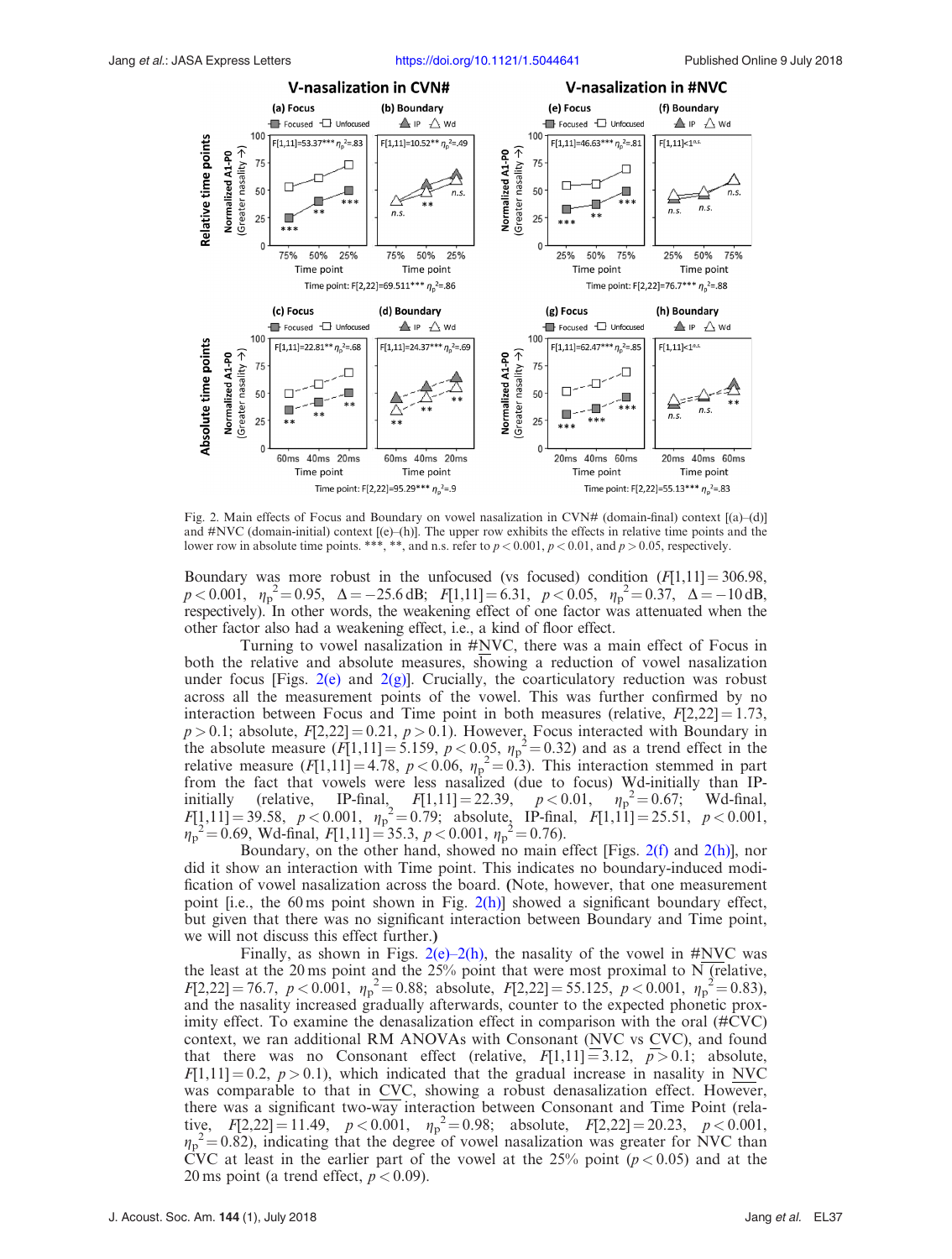#### 4. Summary and discussion

The results for CVN# indicate that focus strengthens the consonant's nasality in Nduration and N-energy. The augmented nasality of N under focus could have exerted a greater coarticulatory influence on the preceding vowel (in CVN#). But the reverse was true, i.e., vowel nasalization was greatly *reduced* under focus. The coarticulatory reduction effect was pervasive throughout the vowel, which was consistent with what was observed with English (Cho et al.[, 2017](#page-7-0)), albeit the systemic difference in marking prominence between the two languages. This, as also discussed in Cho *et al.* [\(2017\),](#page-7-0) suggests that the focus-induced coarticulatory reduction was not simply a localized low-level phonetic effect, but interpretable as coarticulatory resistance in reference to higher-order linguistic structures of the language, enhancing the vowel's [oral] feature. The similarity between the two languages further implies that the focus marking that stems from the information structure may directly operate on the phonetic realization of vowels regardless of the prominence marking system of the language. This is consistent with the view that the phonetic modulation due to focus may not be mediated by the presence or absence of pitch accent but it operates on the vowel directly regulated by the information structure (cf. Mücke and Grice, 2014).

The focus effect on #NVC, however, was different from that on CVN#. The nasality of the initial N was reduced in N-energy (while N-duration was not influenced). This was the exact opposite of what was observed with the initial N in English, which showed lengthening (Cho *et al.*[, 2017](#page-7-0)). The apparent cross-linguistic difference could be accounted for by the denasalization process of initial N in Korean (e.g., [Yoshida, 2008;](#page-7-0) [Kim 2011\)](#page-7-0). The results also imply that it is not the underlying [nasal] feature, but the derived [oral] feature that is enhanced under focus. It is also worth noting that the focus-induced reduction of N-energy and vowel nasalization in #NVC was more robust Wd-initially than IP-initially, showing an intricate interaction between Focus and Boundary.

Turning to the boundary-related effect, we also found cross-linguistic differences. The final N in CVN# in Korean did not show a final lengthening effect. It was in fact shortened and weakened IP-finally (as reflected in N-duration and N-energy, respectively). This was again the opposite of the phrase-final lengthening effect found in English. In contrast, Korean showed an increase in vowel nasalization IP-finally just as in English. Cho et al.  $(2017)$  attributed the increased vowel nasalization in English to a loosening of articulatory linkage between the oral constriction and the velum lowering gesture, which caused more nasal leaking during the vowel (hence more nasalization). The boundary-related coarticulatory effect in CVN# in Korean may also be understood by the same account. On the other hand, the IP-final shortening of  $N$  in Korean needs further elucidating. The shortening effect may be understood if we follow [Beddor's \(2009\)](#page-7-0) assumption that coarticulatory variation in vowel nasalization occurs due to a relatively constant activation time of the velum lowering gesture which is variably aligned to the oral gestures. Under this account, when the velum lowering gesture overlaps more (or is aligned earlier) with the vocalic (vowel) gesture, the Nduration is likely to be shortened, accounting for the inverse pattern of vowel nasalization and N-duration. However, a question is still left unanswered as to why English showed an increase in both N-duration and vowel nasalization in CVN#. While we do not have a conclusive account to offer, it may be that the magnitude of the velum lowering gesture is relatively larger in English, and possibly further expanded IP-finally, so that its effect is stretched bi-directionally over the vowel and the following consonant. In addition, or alternatively, languages may employ differential intergestural timings between the oral and the velic gestures, resulting in cross-linguistic variation just as languages employ differential intergestural timings between the oral release gesture and the glottal adduction gesture, which accounts for cross-linguistic variation in VOT ([Cho and Ladefoged, 1999](#page-7-0)).

Finally, cross-linguistic similarities and differences can be discussed in terms of phonetic realization of the domain-initial N and the vowel nasalization in #NVC. Korean showed a shortening of N in #NVC, as has also been found in English. This is consistent with the view that the domain-initial strengthening effect on N increases its [consonantal] feature, enhancing the syntagmatic CV contrast [\(Fougeron and](#page-7-0) [Keating, 1997\)](#page-7-0).

However, the two languages stood in sharp contrast in the way that the following vowel was nasalized. While English showed a phonetic proximity effect, i.e., vowel nasalization was larger near N in #NVC, Korean showed the opposite effect, i.e., the nasality of the vowel was most extremely reduced at the measurement point most proximal to N with a gradual increase after that. Again, the lack of the phonetic